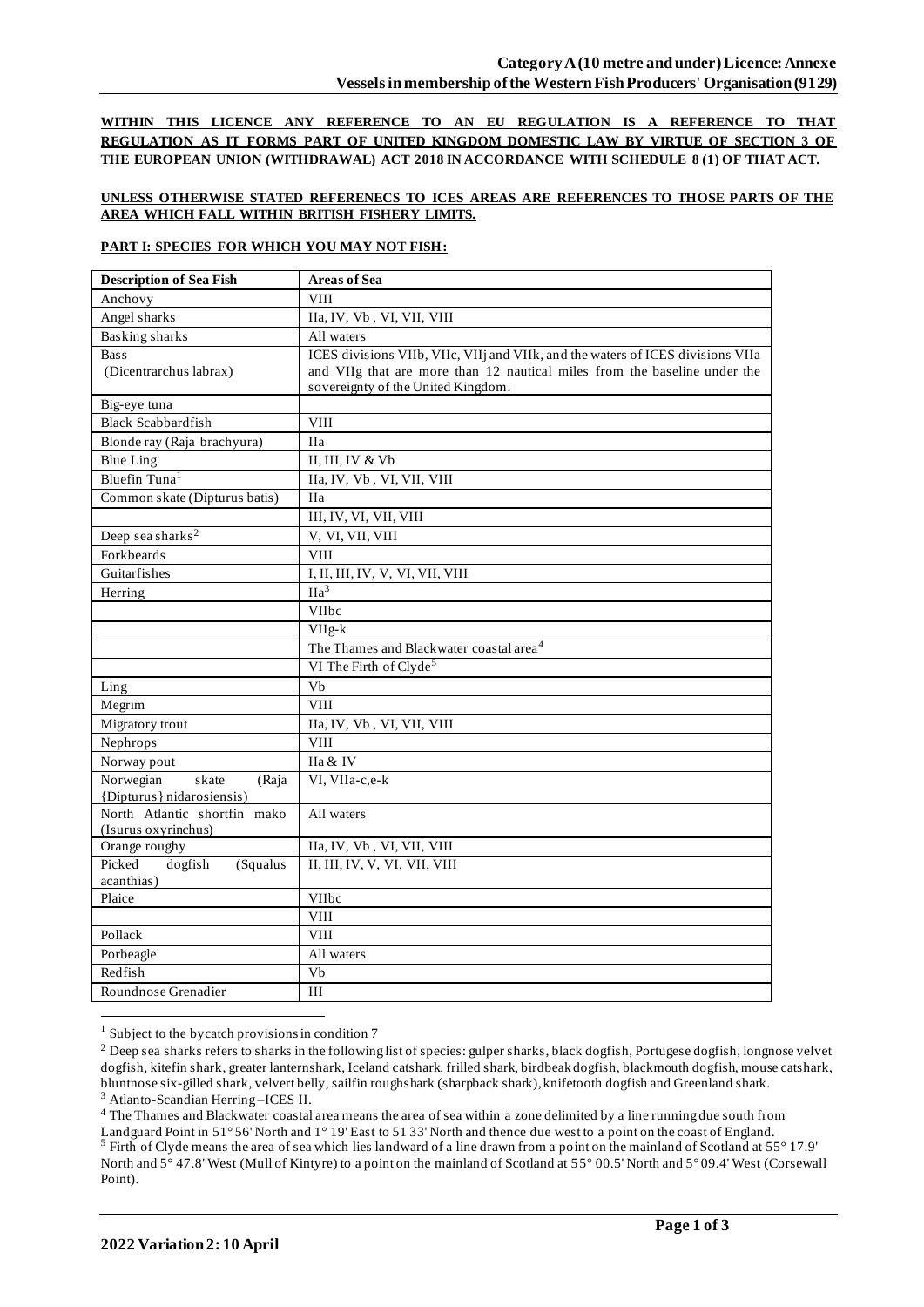## **Category A (10 metre and under)Licence: Annexe Vessels in membership of the WesternFish Producers' Organisation (9129)**

| Salmon                                                 | IIa, IV, Vb, VI, VII, VIII                   |  |
|--------------------------------------------------------|----------------------------------------------|--|
| Sandeels                                               | Scottish Inshore Waters <sup>6</sup>         |  |
| <b>Skates and Rays</b>                                 | <b>VIII</b>                                  |  |
| Small-eyed<br>(Raja<br>ray<br>microocellata)           | IIa, IV, VIa, VIb, VIIa-c, VIIe and VIIh-k   |  |
| lanternshark<br><b>Smooth</b><br>(Etmopterus pusillus) | IIa, IV                                      |  |
|                                                        | I, V, VI, VII, VIII                          |  |
| Sole                                                   | <b>VIIbc</b>                                 |  |
|                                                        | VIII                                         |  |
| Starry Ray (Amblyraja radiata)                         | IIa, IIIa, IV, VIId                          |  |
| Thornback ray (Raja clavata)                           | <b>IIIa</b>                                  |  |
| Tope shark (Galeorhinus galeus)                        | When taken with longlines in IIa, IV; and in |  |
|                                                        | I, V, VI, VII, VIII                          |  |
| Undulate Ray (Raja undulata)                           | VI                                           |  |
| White sharks                                           | IIa, IV, Vb, VI, VII, VIII                   |  |
| White Skate (Rostroraja alba)                          | VI, VII, VIII                                |  |
| Whiting                                                | <b>VIII</b>                                  |  |

# **SPECIES FOR WHICH YOU MAY NOT FISH CONTINUED**

| <b>SPECIES</b> | <b>SEA AREAS</b>                                                                             |
|----------------|----------------------------------------------------------------------------------------------|
| Mackerel       | IVa Flexibility box <sup>7</sup> (Seasonal closure 15th February – 31st<br>July <sup>1</sup> |

#### **PART II: QUOTA LIMITATIONS OF TAC STOCKS**

### **LICENCE HOLDERS ARE REMINDED THAT QUOTA LIMITS ARE IN LIVE WEIGHT.**

For the conversion factors that apply see the bottom of this Annexe.

| <b>TAC SPECIES</b>                     | <b>SEA AREA</b> | <b>QUOTA LIMIT/ MONTH</b><br>(UNLESS OTHERWISE<br><b>STATED</b> ) |
|----------------------------------------|-----------------|-------------------------------------------------------------------|
| Tusk                                   | <b>IIa</b>      | 0.1 tonnes per trip                                               |
| Blue Ling                              | IIa & IV        | 0.1 tonnes per trip                                               |
| Small-eyed ray (Raja<br>microocellata) | $VIIf-g$        | 1.5 tonnes                                                        |

| <b>DEEP-SEA SPECIES</b> | SEA AREA              |
|-------------------------|-----------------------|
| Alfonsinos              | IV, Vb, VI, VII, VIII |
| Black scabbardfish      | IIa, IV, Vb, VI, VII  |
| <b>Forkbeards</b>       | IIa, IV, Vb, VI, VII  |
| Red seabream            | VI, VII, VIII         |

<sup>&</sup>lt;sup>6</sup> "Scottish inshore waters" means the sea adjacent to the coast of Scotland and to the landward of a limit of 6 nautical miles from the baseline from which the territorial sea is measured, up to the mean high water mark of ordinary spring tides.

 $^7$  Mackerel caught in ICES Division IVa in the periods between 1 August and 15 February shall be recorded against the Western mackerel quota. All other catches of mackerel in ICES Division IVa shall be recorded against the North Sea mackerel quota and shall be subject to any quota limitations set out at **Part II** of this **Annex**.